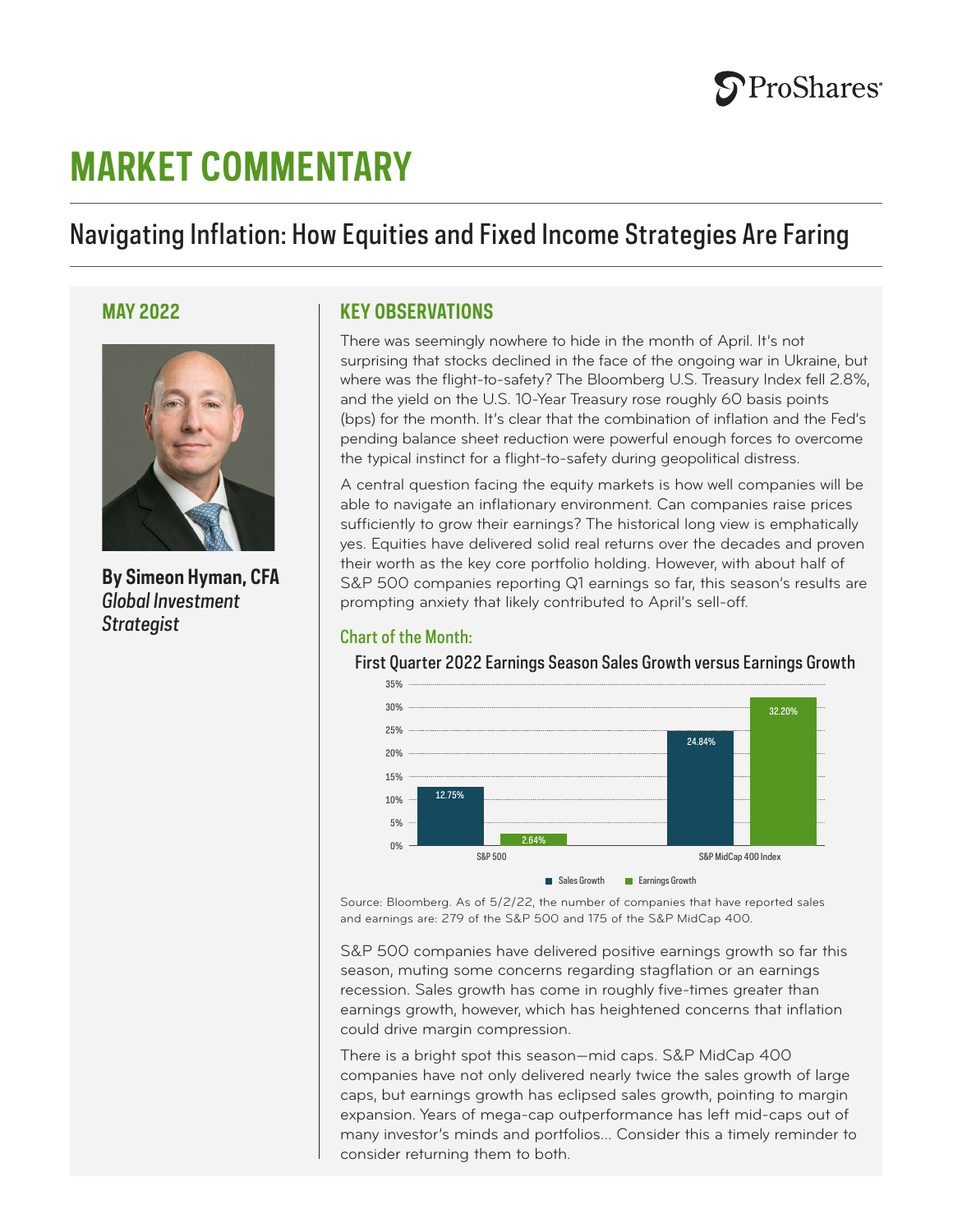# **PERFORMANCE RECAP**

Commodities was the only market segment to post a positive return in April.



Source: Bloomberg. April returns 4/1/22–4/29/22, 2022; YTD year returns 1/1/21–4/29/22. Performance quoted represents past performance and does not guarantee future results. Indexes are unmanaged, and one cannot invest directly in an index.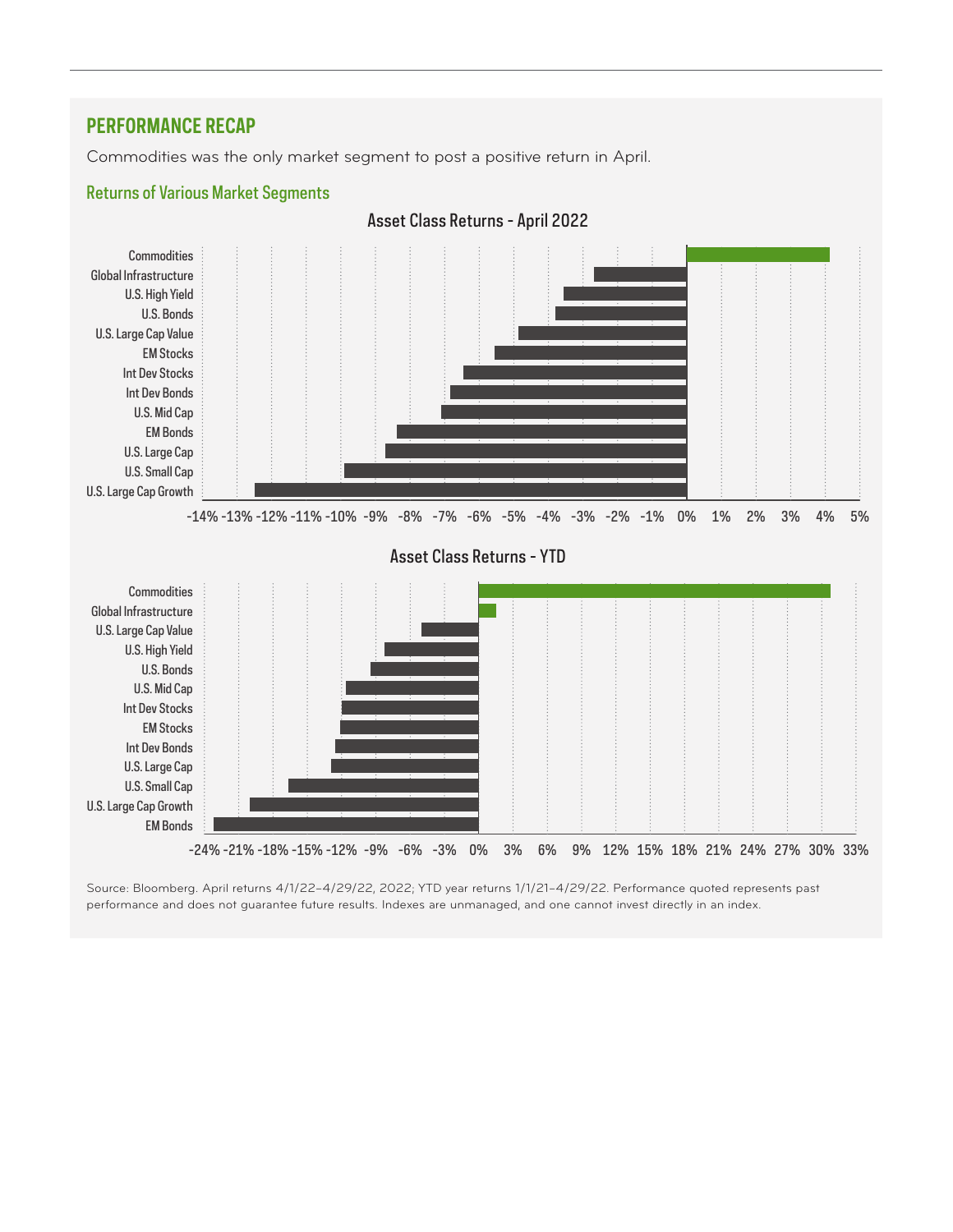# **ECONOMIC CALENDAR**

Here's a list of upcoming key economic releases, which can serve as a guide to potential market indicators.

| <b>Date Time</b> | Event                                    | Prior    |
|------------------|------------------------------------------|----------|
| 05/11/2022 08:30 | CPI MoM                                  | 1.20%    |
| 05/11/2022 08:30 | CPI Ex Food and Energy MoM               | 0.30%    |
| 05/11/2022 08:30 | CPI YoY                                  | 8.50%    |
| 05/11/2022 08:30 | CPI Ex Food and Energy YoY               | 6.50%    |
| 05/12/2022 08:30 | PPI Ex Food and Energy YoY               | 9.20%    |
| 05/12/2022 08:30 | PPI Final Demand MoM                     | 1.40%    |
| 05/12/2022 08:30 | PPI Ex Food and Energy MoM               | 1.00%    |
| 05/12/2022 08:30 | PPI Final Demand YoY                     | 11.20%   |
| 05/13/2022 10:00 | U. of Mich. Sentiment                    | 65.2     |
| 05/13/2022 10:00 | U. of Mich. 1 Yr Inflation               | 5.40%    |
| 05/13/2022 10:00 | U. of Mich. 5-10 Yr Inflation            | 3.00%    |
| 05/17/2022 08:30 | Retail Sales Advance MoM                 | 0.50%    |
| 05/17/2022 08:30 | Retail Sales Ex Auto MoM                 | 1.10%    |
| 05/17/2022 09:15 | Capacity Utilization                     | 78.30%   |
| 05/18/2022 08:30 | <b>Housing Starts</b>                    | 1793k    |
| 05/18/2022 08:30 | Housing Starts MoM                       | 0.30%    |
| 05/19/2022 10:00 | <b>Existing Home Sales</b>               | 5.77m    |
| 05/19/2022 10:00 | <b>Existing Home Sales MoM</b>           | $-2.70%$ |
| 05/24/2022 10:00 | New Home Sales                           | 763k     |
| 05/24/2022 10:00 | New Home Sales MoM                       | $-8.60%$ |
| 05/25/2022 14:00 | <b>FOMC Meeting Minutes</b>              |          |
| 05/26/2022 08:30 | GDP Annualized QoQ                       | $-1.40%$ |
| 05/26/2022 08:30 | Personal Consumption                     | 2.70%    |
| 05/26/2022 08:30 | <b>GDP Price Index</b>                   | 8.00%    |
| 05/26/2022 08:30 | Core PCE QoQ                             | 5.20%    |
| 05/26/2022 08:30 | Initial Jobless Claims                   |          |
| 05/26/2022 08:30 | <b>Continuing Claims</b>                 |          |
| 05/27/2022 08:30 | PCE Deflator MoM                         | 0.90%    |
| 05/27/2022 08:30 | PCE Deflator YoY                         | 6.60%    |
| 05/27/2022 08:30 | PCE Core Deflator MoM                    | 0.30%    |
| 05/27/2022 08:30 | PCE Core Deflator YoY                    | 5.20%    |
| 05/31/2022 09:00 | S&P CoreLogic CS 20-City MoM SA          | 2.39%    |
| 05/31/2022 09:00 | S&P CoreLogic CS 20-City YoY NSA         | 20.20%   |
| 05/31/2022 10:00 | Conf. Board Consumer Confidence          | 107.3    |
| 06/01/2022 10:00 | ISM Manufacturing                        | 55.4     |
| 06/01/2022 10:00 | <b>ISM Prices Paid</b>                   | 84.6     |
| 06/01/2022 14:00 | U.S. Federal Reserve Releases Beige Book |          |
| 06/03/2022 08:30 | Change in Nonfarm Payrolls               |          |
| 06/03/2022 08:30 | Unemployment Rate                        |          |
| 06/03/2022 08:30 | Average Hourly Earnings MoM              |          |
| 06/03/2022 08:30 | Average Hourly Earnings YoY              |          |
| 06/03/2022 10:00 | ISM Services Index                       |          |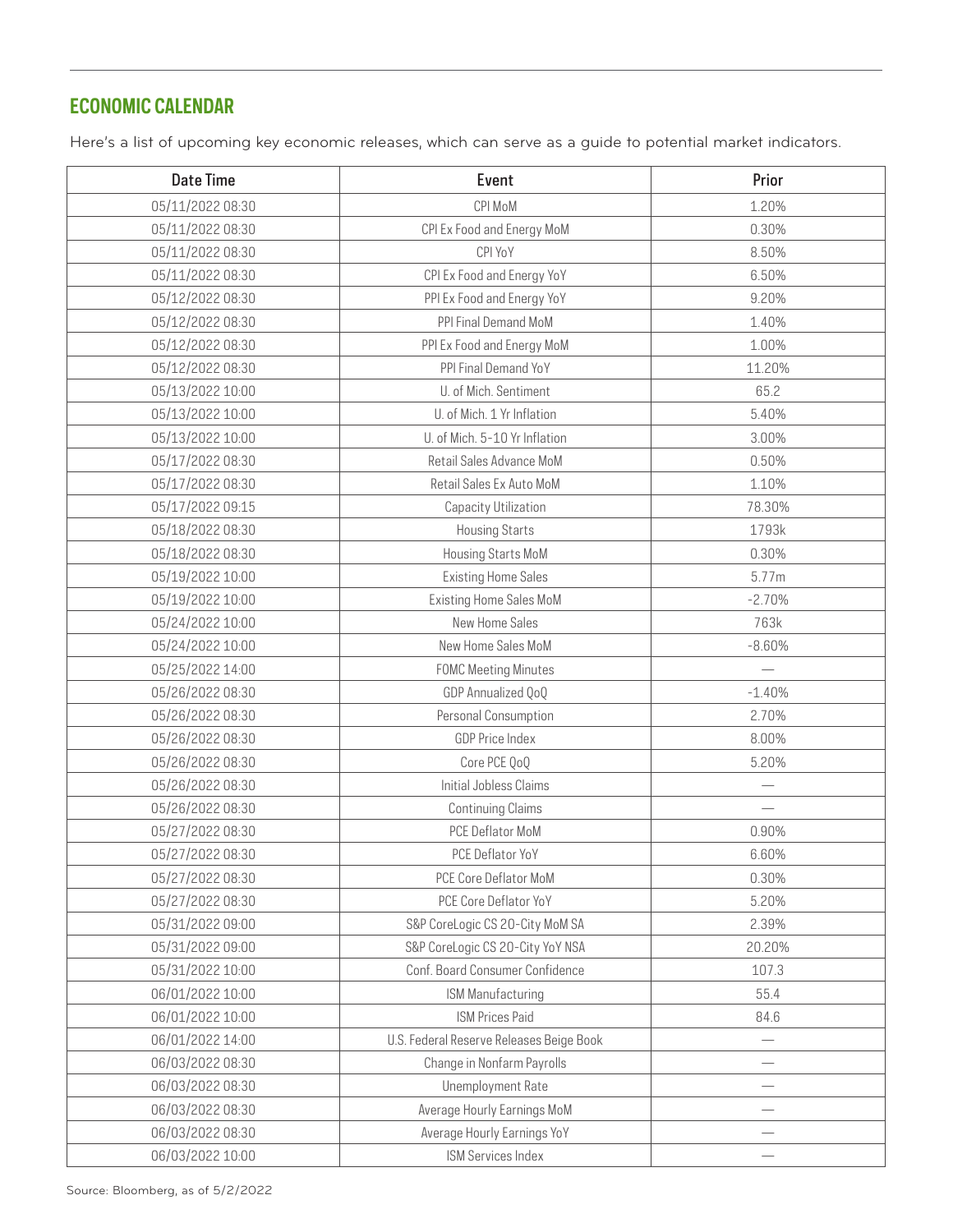

# **By Kieran Kirwan, CAIA** *Senior Investment Strategist*

# **EQUITY PERSPECTIVES**

# Keeping an Eye on Earnings

We are roughly half-way through a Q1 earnings season that could be critical to determining the market's near-term market direction against a host of macro headwinds. As noted in the previous section, S&P 500 companies are thus far holding their own. They have posted an earnings growth rate of approximately 2.6% compared to the same period last year. Revenue growth rates have been even better, at 12.8%.

Beyond the headline sales and growth results, profit margins are likely to be a key metric that investors will watch closely. Surging commodity prices and snarled supply chains are pushing input costs higher for most product manufacturers. Service-based businesses aren't getting off any easier, as ubiquitous "help wanted" signs and high rates of people quitting their jobs are pushing labor costs higher. Businesses are responding by raising prices, but how much can—or will—consumers tolerate?

# Protecting Profit Margins

The good news on the question above is that consumers are in relatively good financial shape and appear able to tolerate some measure of price increases. Unemployment remains low, households remain flush with cash, and consumer debt levels have been trending lower for years.

Businesses have a different set of concerns. In a period when input costs are going up across the board, sustainability of margins becomes a key question. While raising prices may be a natural reaction for some companies, not every company can do it. Even for those that are able, many may be unable to raise prices sufficiently to keep pace with their increasing input costs. Either way, it seems like margins will inevitably come under pressure.

It's already happening in large caps. Roughly halfway through earnings season, FactSet has estimated that the net Q1 profit margin for S&P 500 companies is 12.2%, which is lower than Q1 2021 margins of 12.8% and Q4 2021's margins of 12.4%.

On the other hand, companies with pricing power may be able to protect and perhaps expand their profit margins. How can investors identify such companies? One potential answer is the Dividend Aristocrats, a group of quality large- and mid-cap companies that have continuously raised their dividends over long periods of time. Dividend Aristocrats are commonly seen as having durable business models and long-term competitive advantages that have enabled them to raise their payouts over time. Features like scale, product distribution capabilities and being low-cost producers in their respective industries. In a period of rising prices and declining margins, Dividend Aristocrats can offer a potential alternative to broader-market companies not as well positioned for the environment.

#### The S&P 500 Dividend Aristocrats Index Has Increased Margins Year-Over-Year While the S&P 500 Has Not (FactSet Estimated Profit Margins)



Source: FactSet. Data through 3/31/2022, Q1 2022 reflects FactSet estimate midway through earnings season. Performance quoted represents past performance and does not guarantee future results. Indexes are unmanaged, and one cannot invest directly in an index.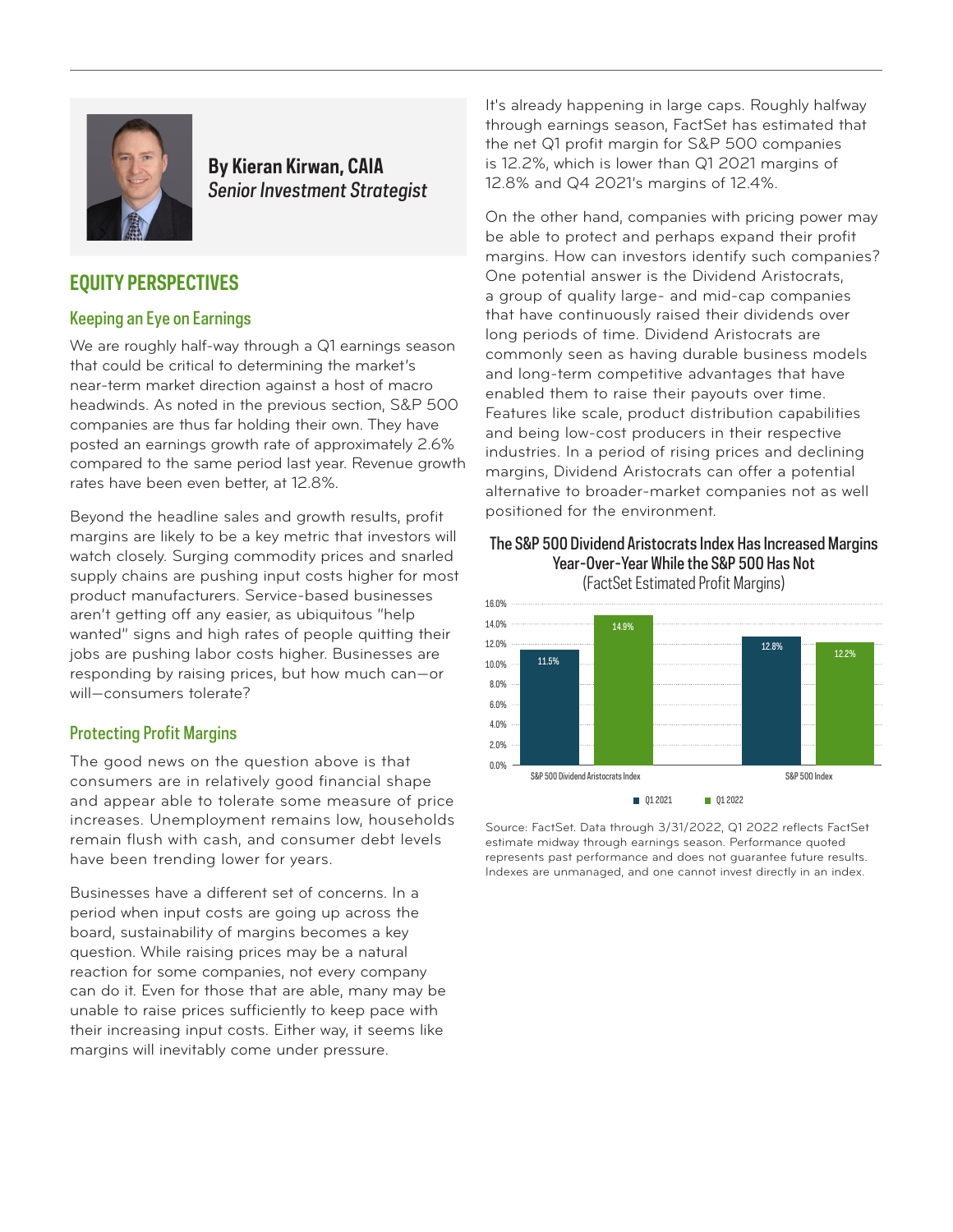#### Fixed Income Returns YTD through March



**By Daniel Bush, CFA** *Senior Investment Strategy Analyst*

# **FIXED INCOME PERSPECTIVES**

# The Carnage Continues

We noted in last month's commentary that March was the toughest month for bonds so far this year. Continued headwinds in April have, unfortunately, given fixed income investors an even rougher ride. April marked the bond market's worst performance in more than 42 years—it was the most severe one-month decline for the Bloomberg U.S. Aggregate Bond Index since February of 1980.<sup>1</sup>



Bonds Have Fallen Every Month This Year Rolling Monthly Returns

Source: Morningstar, 1/1/22–4/30/22. Performance quoted represents past performance and does not guarantee future results. Indexes are unmanaged, and one cannot invest directly in an index.

Corporate bonds have been the worst performing fixed income segment, year-to-date, in large part because of their sensitivity to interest rate movements. While a widening of credit spreads has served as an additional detractor, as of the end of April, the corporate bond market has the longest duration of all of the fixed income segments in the below chart. In fact, the most interest-rate-sensitive components of the fixed income market all fell toward the bottom of the pack. The exception was Treasury Inflation Protected Securities (TIPS), which have benefited from an uptick in inflation expectations. TIPS have still fallen 5.00% this year and have a duration of  $7.47$  years.<sup>2</sup>





Source: Bloomberg. Data from 1/1/22–4/29/22. Performance quoted represents past performance and does not guarantee future results. Indexes are unmanaged, and one cannot invest directly in an index.

# Is Floating Rate Debt the Answer?

While many investors have been enticed by the minimal interest rate sensitivity that floating rate bond strategies exhibit, they should consider the potential implications of those floating coupon payments. From an investor perspective, a debt instrument that pays out increasingly higher coupons as rates rise sounds almost idyllic. However, floating rate debt can burden companies—especially lower-rated companies—with greater than expected debt service payments. Those higher debt payments could mean greater credit risk for investors.

# Diversifying Your Bond Portfolio

Floating rate strategies have outperformed most of the fixed income market so far this year, but it is important to remember not to place all of your eggs in one basket.

Short-duration strategies could be the right play, with minutes from the Fed's March meeting indicating that the FOMC is likely to start shrinking its balance sheet quickly. This could put additional upward pressure on rates, with the Fed likely to hike its Federal Funds rate 50 more bps this month. You can learn more about fixed income strategies for this type of environment by reading our overview of rising rate strategies here.